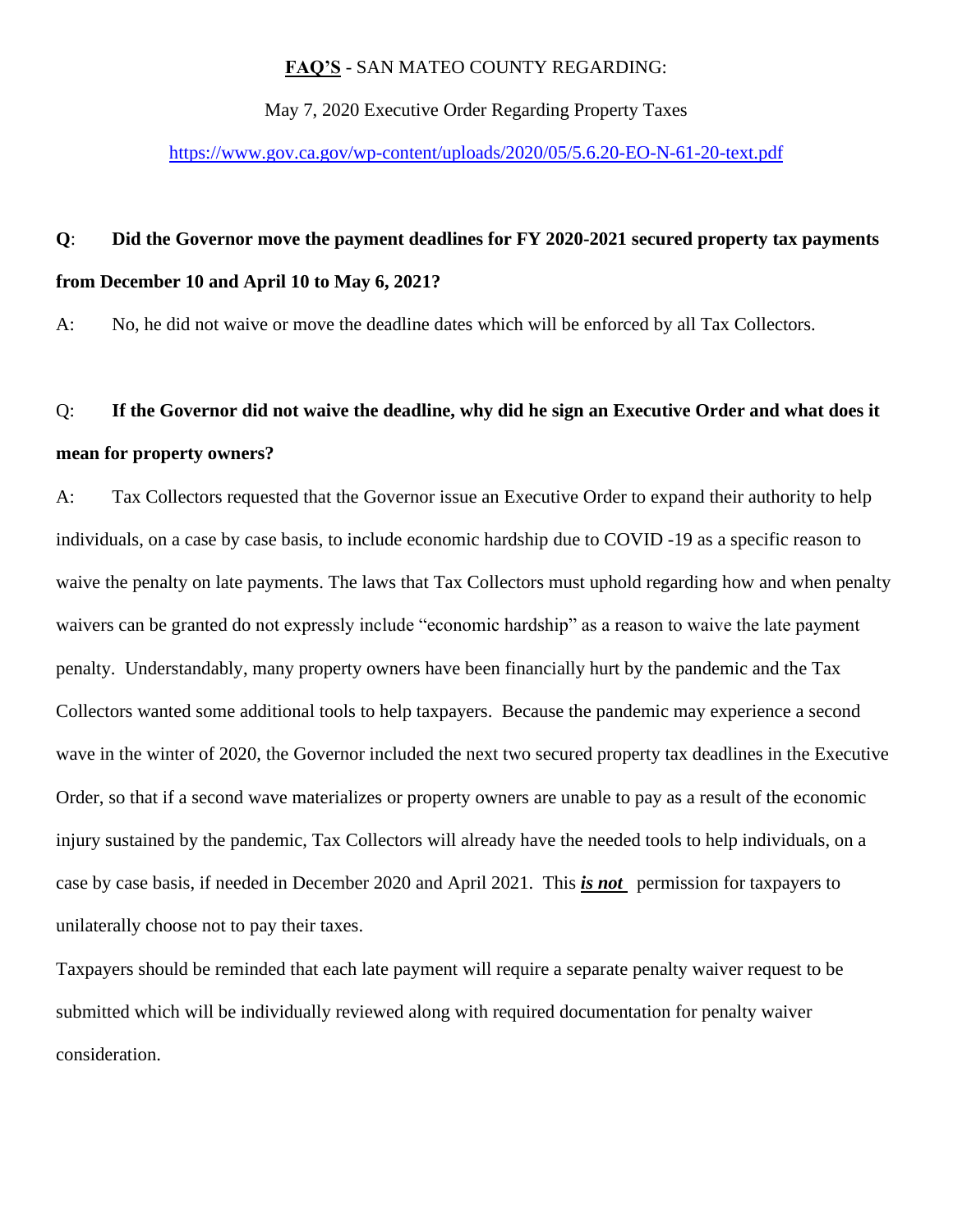# **Q: I impound my property taxes as part of my mortgage payment to my bank. What does this mean for me?**

A: You should continue to make your payments to the bank. Impounded property tax payments are not eligible for late payment waivers, and the Governor also made very clear in his Executive Order that the companies who hold on to your impounded payments all year are also not eligible for a penalty waiver for paying late. The payments received by counties from the impound account companies comprise a significant portion of property tax payments and their timely payment is critical.

## **Q: Do I have to pay my property taxes if I lost my job due to COVID-19?**

A: Yes. Even if you are eligible for a penalty waiver for paying late, which you will need to qualify for each and every time a payment deadline occurs, actions taken by the Governor *did not* relieve any taxpayer of the actual property taxes that are due.

### **Q: When can I apply for a waiver if I could not pay on time?**

A: An application specific to COVID-19 can be found on our website for you to complete and submit with proper support documentation as listed on the appeal form. County Tax Collectors have discretion regarding when the applications are due so that the County knows the taxpayers' status. If you own property in other counties, check with each county Tax Collector regarding the date an application for penalty waiver with support documentation must be received in order to be eligible. Even if you can't afford to pay your taxes by the penalty waiver application due date, you must submit the application and supporting documents to ensure your property does not progress towards defaulting and being eligible for a tax sale.

**A: If I was granted a waiver for paying my property taxes after May 4, 2020 due to COVID-19, will that qualification automatically be accepted for, and applied to, the December 2020 and April 2021 deadline?**

A: **No**. *You must apply for a penalty waiver each and every time you cannot pay your property taxes* 

*timely* and you must use the forms provided by the Tax Collector's office and provide the necessary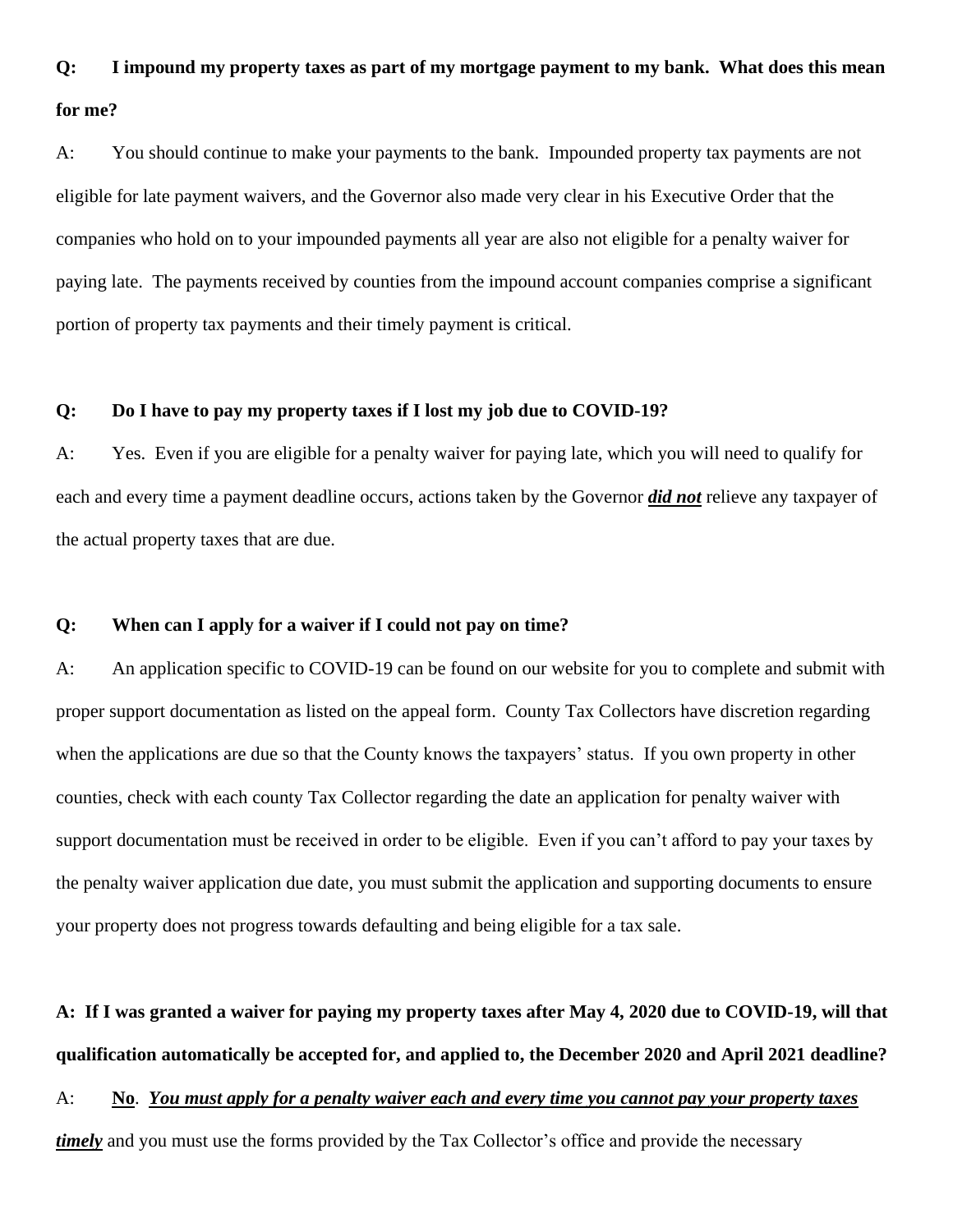documentation required by the Tax Collector to obtain penalty relief. If you are unable to document the stated reasons as to why COVID-19 made it impossible to pay your taxes timely, you may not receive the penalty waiver. And, the property taxes will still be due in all cases.

## Q: **What will happen to me if I don't pay my property taxes on December 10, 2020 and/or April 10, 2021?**

A: By law, and even under the Executive Order, the Tax Collector will send you a notice shortly after December 10 and April 10, stating that a 10% penalty and applicable fees on the taxes have been added to your tax bill due to non-payment by the deadline date. The process to obtain penalty relief due to COVID-19 as afforded in the Governor's Executive Order will depend on your substantiated and specific circumstance on that date:

- 1. If you are a homeowner that was unable to pay on time, and the inability to pay was directly caused by COVID-19, and your property was not already delinquent or defaulted on any taxes due prior to March 4, 2020, you are eligible to have the penalty waived. If you are eligible, you will need to submit an application available on the County Tax Collector's website for that relief. You will need to provide documentation as listed on the application at the time your appeal is submitted to the Tax Collector.
- 2. Penalty waiver applies to primary residences only defined as property with a homeowners exemption. Rental property does not qualify for a penalty waiver.
- 3. If you are a small business/LLC, as defined by the Small Business Administration's Regulations, Code of Federal Regulations, Title 13, section 121.201, you are eligible if your business was not delinquent or defaulted prior to March 4, 2020.
- 4. If you are a large business, you are not eligible for this relief.
- 5. If you were delinquent or defaulted on property taxes prior to March 4, 2020, you are not eligible for relief.
- 6. If you are a taxpayer whose lender pays your property taxes, you are not eligible.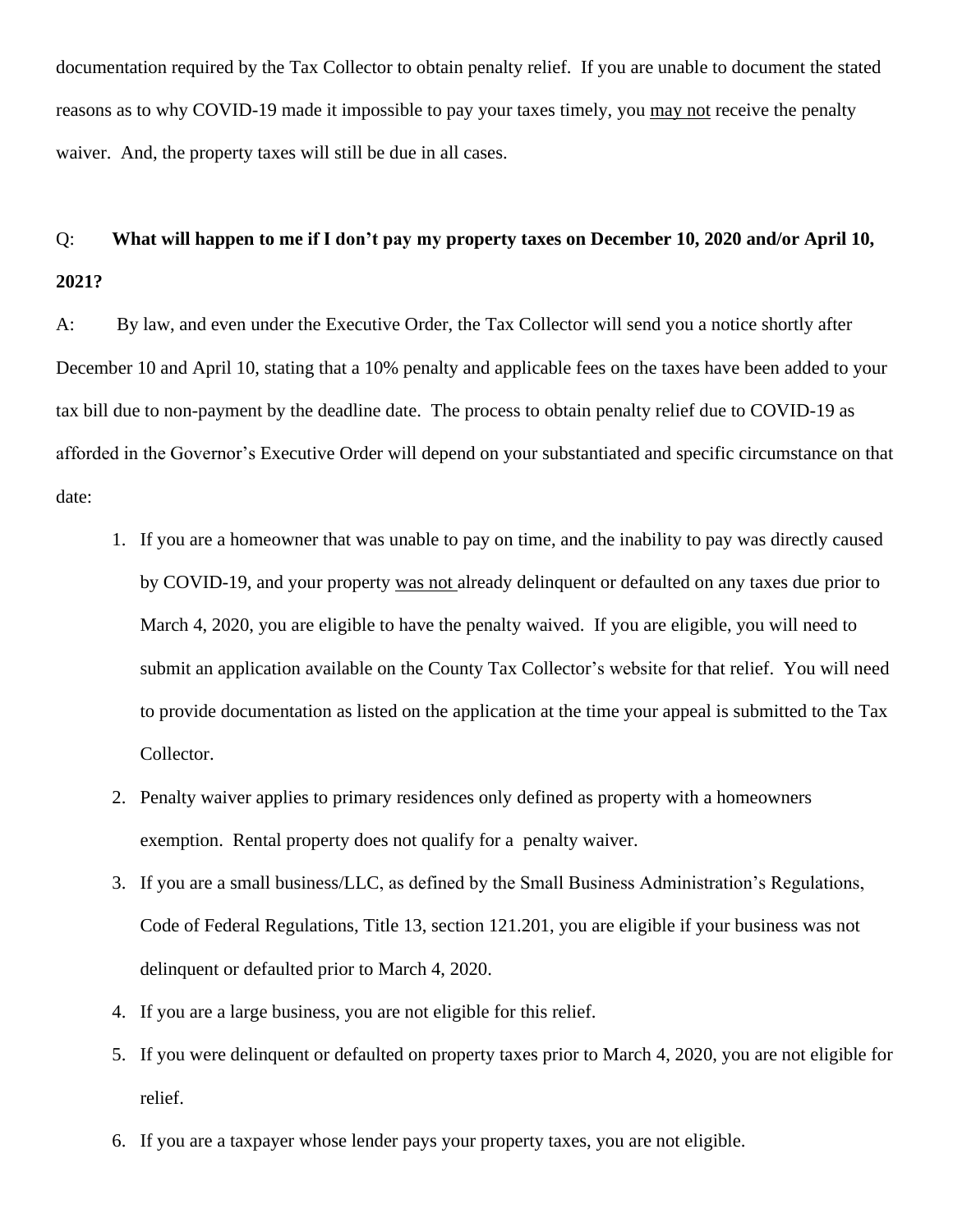7. If you are an impound company, you are not eligible.

# Q: **I have an impound account for my property tax payments with my mortgage company. Can I stop paying that part of my mortgage in case I lose my job or need the money?**

A**:** You would need to speak with your lender directly; but Tax Collectors caution that the taxes will still be due and payable.

# **Q: I want my property taxes back since it was financially difficult to pay them by May 4, 2020. Can you give me a refund?**

A: No. By law, taxes were due on or before April 10, 2020. In San Mateo County, this deadline date was extended to May 4, 2020 due to the Shelter In Place Order. No action taken by the Governor relieved property owners of the requirement to pay the taxes that were due and that will be due in the future on that property. Taxes due on a property will remain due and *have not been waived.* The only payment that taxpayers *may* be able to avoid, based on their individual situation demonstrated to the satisfaction of the Tax Collector, is the penalty and fees for paying late. In no event are the actual taxes waived.

#### **Q: Can I apply now to not pay my December 10 property taxes and have those penalties waived?**

A: No. Taxpayers are still required to pay their taxes. Each application period for penalty relief will open after the deadline for timely payment has passed, and the Tax Collector will review each application with support documentation to determine if a penalty waiver is justified.

### **Q: Should I not pay and hope I get penalty relief?**

A: Such an action is ill-advised. Property taxes pay for critical services such as salaries for teachers, police and sheriff, fire, road paving and other services provided by local government. While Tax Collectors understand that there will be serious financial harm to some property owners as a result of the pandemic, the harm will not be universal in severity and unlikely to impact every property owner.